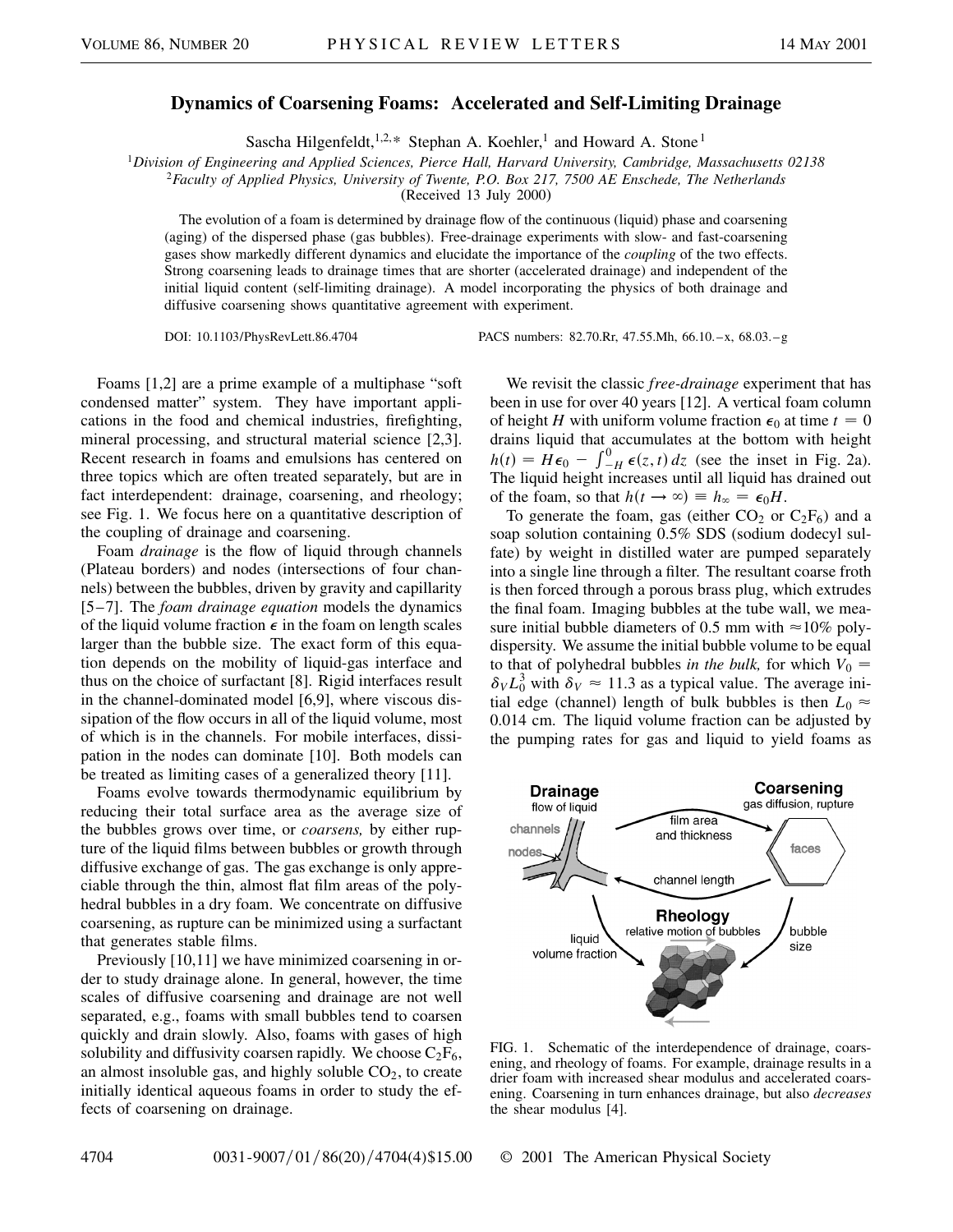

FIG. 2. Simulated free drainage of a coarsening  $CO<sub>2</sub>$  foam with  $\epsilon_0 = 0.10$  for the three stages described in the text. (a) shows the complete  $\epsilon$  profiles, (b) details stage (i) for the "tail" region at the bottom, where  $\epsilon(z = 0)$  approaches  $\epsilon_c$ . Arrows indicate increasing time; the inset in (a) sketches the accumulating liquid (gray) under the foam (hatched).

dry as  $\epsilon_0 \approx 0.01$ . This apparatus was used to fill a cylinder, 172 cm long and 1.9 cm wide, with a uniform foam. During the  $\approx$ 30 sec of filling time, the cylinder was held horizontally to prevent drainage. Turning the cylinder vertically marks the onset of the free drainage experiment  $(t = 0)$  with an uncertainty of  $\pm 5$  sec. From chargecoupled device camera images,  $h(t)$  was determined using an interpolation scheme for subpixel accuracy.

Figure 2 shows simulations, detailed below, of  $\epsilon(z, t)$  for an experiment with  $CO<sub>2</sub>$  (*z* points downwards with  $z = 0$ at the bottom of the foam). Free drainage proceeds in distinct stages: (i) Initially (dashed lines), no liquid drains out of the foam for a certain *holdup time*  $t_h$  [ $h(t < t_h) = 0$ ]. During this stage,  $\epsilon(z = 0)$  stays smaller than the liquid volume fraction of randomly close-packed spheres,  $\epsilon_c \approx 0.36$ , and the foam retains liquid due to capillary suction provided by differences in curvature along the bubbles. Once  $\epsilon(0) = \epsilon_c$  is reached, the curvature differences vanish as the bubbles are spherical, and drainage begins. (ii) For  $t > t<sub>h</sub>$ , liquid then accumulates at the bottom of the tube, and the  $\epsilon = \epsilon_0$  plateau of the profile shrinks (solid lines). (iii) When the plateau region vanishes, the drainage flux decreases. This last stage (dot-dashed lines) can be further analyzed, but we focus on stages (i) and (ii). The experimentally observed holdup times  $t<sub>h</sub>$  and drainage curves  $h(t - t_h)$  for different  $\epsilon_0$  and different gases are shown in Figs. 3 and 4, respectively. The latter figure reveals  $10-100$  times faster drainage for  $CO<sub>2</sub>$  than for  $C_2F_6$  and suggests power laws for  $h(t - t_h)$  during stage (ii), with larger exponents for  $CO<sub>2</sub>$ .

To explain the measured trends, we present a model for coupling drainage and coarsening. Unlike previous approaches [13], we do not try to incorporate all possible details, but instead focus on the essential features of a theory based upon the node-dominated foam drainage equation, which we found to be a good description for the SDS foam used [11]. However, the formalism has to be modified, because *L* is time and space dependent due to coarsening. The continuity equation for  $\epsilon$  is

$$
\partial_t \epsilon + \partial_z \phi = 0, \qquad (1)
$$



FIG. 3. Holdup times as a function of initial liquid volume fraction  $\epsilon_0$  for  $C_2F_6$  and  $CO_2$  free-drainage experiments. The experimental results (symbols, with error bars) compare well with numerical simulations (solid lines) and analytical predictions [dashed lines, from Eqs. (6) and (7)].

where the (local) liquid flux  $\phi(z, t)$  is given by

$$
\phi = \mu^{-1} K_{1/2} L^2 \epsilon^{3/2} [\rho g + \delta_{\epsilon}^{1/2} \gamma \partial_z (L^{-1} \epsilon^{-1/2})]. \quad (2)
$$

Here  $\rho = 1$  g/cm<sup>3</sup>,  $\mu \approx 1$  cP, and  $\gamma \approx 30$  g/s<sup>2</sup> are the density, viscosity, and surface tension of the soapy water, respectively;  $\delta_{\epsilon} \approx 0.171$  is a geometrical constant, and  $K_{1/2} \approx 0.008$  is the dimensionless permeability coefficient for node-dominated drainage whose measured values show a slight dependence on bubble size [14]. The last term in brackets of (2) is a force due to gradients in capillary pressure, inversely proportional to the radius of curvature of a channel  $r = L\epsilon^{1/2}/\delta_{\epsilon}^{1/2}$ . The top boundary condition for a simulation of (1) and (2) is  $\phi(-H, t) = 0$  for all *t*, while at the bottom  $\phi(0, t) = 0$  for  $t < t_h$  and  $\epsilon(0, t) = \epsilon_c$ for  $t > t_h$ . The rising liquid reduces the total height of the foam column somewhat, but as  $h_{\infty}/H$  is small, we treat *H* as a constant in the simulations.



FIG. 4. Normalized drainage curves  $h(t - t_h)/h_\infty$  for a CO<sub>2</sub> foam (left data sets) and a  $C_2F_6$  foam (right data sets) with different  $\epsilon_0$ . Symbols are experiments, and solid lines show numerical simulations. Dashed lines indicate the expected slopes for weak (right) and ideal strong coarsening (left). Unlike the  $C_2F_6$  data, the drainage times for  $CO_2$  are independent of  $\epsilon_0$ .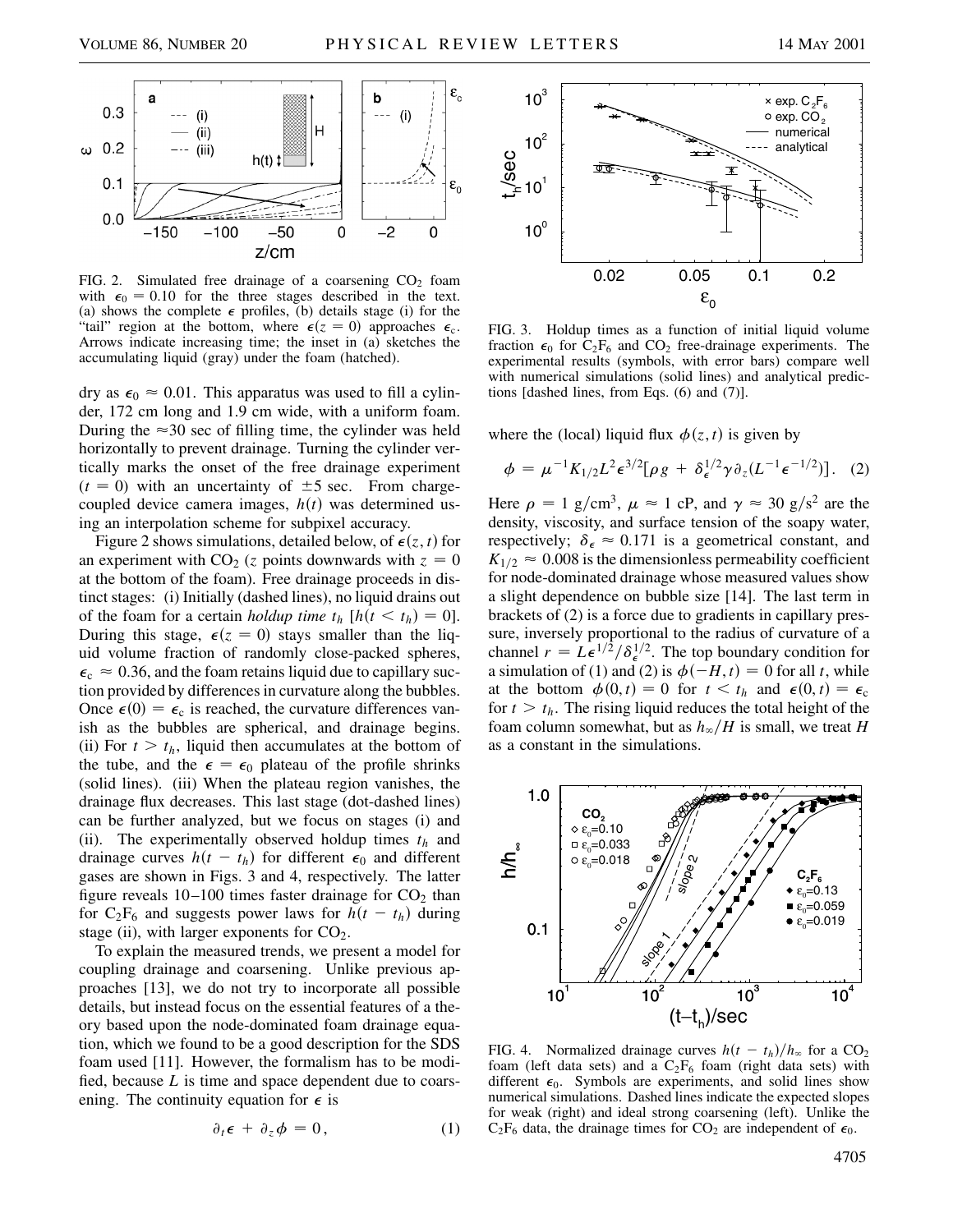The coarsening of  $L(z, t)$  depends on the thickness of the liquid films through which gas diffuses. Simulations of Reynolds-type film drainage equations [15] show that the films thin rapidly (typically within seconds) to black films of constant thickness  $d_{\text{bf}} \approx 35 \text{ nm}$  [16].

The liquid volume fraction couples to the coarsening rate via  $\alpha(\epsilon)$ , which is the fraction of the total surface area of the bubble,  $A = \delta_A L^2$ , covered by thin films (this was also noted in a recent work on forced drainage [17]). Elaborate simulations of monodisperse foam structures [18] show that  $\delta_A \approx 27$  for random dry (polyhedral) bubbles. The effective film area shrinks for wetter foams by the area occupied by the Plateau borders; following [19], we find  $\alpha(\epsilon) \approx (1 - k_{\alpha} \epsilon^{1/2})^2$ . The constant  $k_{\alpha} \approx 1.52$  is obtained from fits to simulations of wet foam geometry with  $\epsilon \leq 0.2$  [18]. The rate of gas exchange between bubbles is proportional to the capillary pressure difference  $4\gamma \mathcal{H}$ , where  $\mathcal{H}$  is the mean curvature of the face separating two bubbles. This curvature depends on the number of faces of the bubble, giving rise to a statistical analog of the (2D) von Neumann law [16,20–22]. Using bubble growth rates from this analog [22] and distributions of bubble geometry from [23], a net growth of the average bubble results corresponding to an effective mean curvature  $\mathcal{H} \approx 1/(\beta L)$ with  $\beta \sim 10$  for dry foams.

With these definitions, the growth of the average bubble edge length  $L(z, t)$  is described by

$$
\partial_t L = D_{\rm eff} \alpha(\varepsilon) / L \quad \text{with} \quad D_{\rm eff} = \frac{4 \delta_A}{3 \delta_V \beta} \frac{D_{\rm f} H e \gamma v_m}{d_{\rm bf}},
$$
\n(3)

where the effective diffusion coefficient  $D_{\text{eff}}$  contains the ideal gas molar volume  $v_m$ , Henry's law constant He, and gas diffusivity through the film  $D_f$ . The latter can differ from the bulk value *D* [24]. Values of He and *D* are given in Table I. For long times, Eq. (3) yields  $L(t) \propto t^{1/2}$ , in agreement with experiments [16,26] and earlier theory [21] of diffusive coarsening.

Inferring  $D_{\text{eff}}$  directly from measurements of  $L(z, t)$  in the plateau region of the foam (where *L* is almost independent of *z*), we find rough agreement with Eq. (3) assuming  $D_f \approx D$ ; see Table I. To account for the time required to fill the foam cylinder in the experiment, we let *L* coarsen according to (3) for 30 sec before coupling to the foam drainage equation, so that for dry  $CO<sub>2</sub>$  foams the effective  $L_0$  has grown to  $\approx 0.03$  cm. Estimates suggest that the filling time is also long enough to allow the liquid to saturate with the gas. Solving  $(1)$ – $(3)$  then yields the numerical results in Figs. 2–4.

During stage (i),  $\epsilon(0)$  grows from  $\epsilon_0$  to  $\epsilon_c$ . Thus, the "tail" part of the  $\epsilon(z)$  profile (Fig. 2b) above the plateau  $\epsilon = \epsilon_0$  is filled with the uniform flux  $\phi_p =$  $K_{1/2}L^2\epsilon_0^{3/2}\rho g/\mu$ ; cf. (2) and a similar argument in [9]. At  $t = t_h$ , and for  $\epsilon_0$  not too large, the tail can be approximated by the steady-state profile for a stationary foam [19], which obeys the same bottom boundary conditions [zero flux and  $\epsilon(0) = \epsilon_c$ ],

$$
\epsilon_{\rm s}(z) = \epsilon_{\rm c}/(1 - \delta_{\epsilon}^{-1/2} \rho g L \epsilon_{\rm c}^{1/2} z/\gamma)^2. \tag{4}
$$

The steady-state profile intersects the  $\epsilon = \epsilon_0$  plateau at  $z_h$ :  $\epsilon_{s}(z_{h}) = \epsilon_{0}$ . At time  $t_{h}$ , the accumulated flux equals the amount of initially missing liquid in the tail,

$$
\int_0^{t_h} \phi_p dt = \int_0^{z_h} [\epsilon_s(z) - \epsilon_0] dz.
$$
 (5)

In Fig. 3, the holdup times for both gases decrease with increasing  $\epsilon_0$  due to the increased flux and the smaller amount of missing liquid in the tail. However, the holdup times for  $CO_2$  are much shorter than those for  $C_2F_6$ , because  $\phi_p$  grows over time due to coarsening.

We use the time scale  $\tau_c = L_0^2/[2D_{\text{eff}}\alpha(\epsilon_0)]$ , see (3), to quantify the importance of coarsening. For  $C_2F_6$  and  $CO_2$ , we have  $\tau_c \sim 10^4$  and  $\sim 100$  sec, respectively. *Weak*, *moderate,* or *strong* coarsening in region (i) ensues when  $\tau_c$  is *much greater than, comparable to,* or *much smaller than*  $t_h$ . If  $\tau_c/t_h \gg 1$  (weak coarsening), *L* stays approximately constant, and we obtain from  $(2)$ ,  $(4)$ , and  $(5)$ 

$$
t_h^{(w)} \approx \frac{\delta_{\epsilon}^{1/2} \gamma \mu}{K_{1/2} \rho^2 g^2 L_0^3} \frac{(\epsilon_{\rm c}^{1/2} - \epsilon_0^{1/2})^2}{\epsilon_{\rm c}^{1/2} \epsilon_0^{3/2}}.
$$
 (6)

This result is self-consistent  $(\tau_c \gg t_h^{(w)})$  for  $C_2F_6$  for all  $\epsilon_0$ . Experimental data and numerical simulations for  $C_2F_6$ agree well with  $(6)$ ; see Fig. 3. For dry  $CO<sub>2</sub>$  foams,  $\tau_c \sim t_h$  (moderate coarsening), so that (6) is not sufficient. Treating *L* as *z* independent (because the plateau is the source for drainage) but time dependent, the balance (5) yields an implicit formula for  $t<sub>h</sub>$ ,

$$
t_h[1 + t_h/2\tau_{\rm c}][1 + t_h/\tau_{\rm c}]^{1/2} \approx t_h^{(w)},\tag{7}
$$

which uses the weak coarsening result (6). An iterative solution of (7) compares well with both experiment and numerics (see Fig. 3). For very wet foams, the agreement becomes poorer, because the actual profile deviates strongly from (4), and the holdup times become comparable to the experimental accuracy.

Coarsening becomes significant in stage (ii) when  $\tau_c$ approaches the time for drainage of the plateau region  $(\sim H \epsilon_0/\phi_p)$ . The importance of coarsening is given by

TABLE I. Material parameters He, *D* for the two gases used [25], effective diffusivities obtained from theory ( $\hat{D}_{eff}^{th}$ ) and measurements ( $D_{eff}$ ), and initial bubble sizes  $L_0$ .

| Gas             | He                                                             |                      | $D_{\rm eff}^{\rm th}$ | $L_0$ | $D_{\rm eff}$        |
|-----------------|----------------------------------------------------------------|----------------------|------------------------|-------|----------------------|
| $C_2F_6$        | $5.5 \times 10^{-7}$                                           | $8.6 \times 10^{-6}$ | $2.9 \times 10^{-8}$   | 0.014 | $2.6 \times 10^{-8}$ |
| CO <sub>2</sub> | $3.4 \times 10^{-4}$                                           | $1.8 \times 10^{-5}$ | $3.7 \times 10^{-5}$   | 0.03  | $2.4 \times 10^{-5}$ |
| Units           | mol m <sup><math>-3</math></sup> Pa <sup><math>-1</math></sup> | $\rm cm^2\,s^{-1}$   | $\rm cm^2\,s^{-1}$     | cm    | $\rm cm^2\,s^{-1}$   |